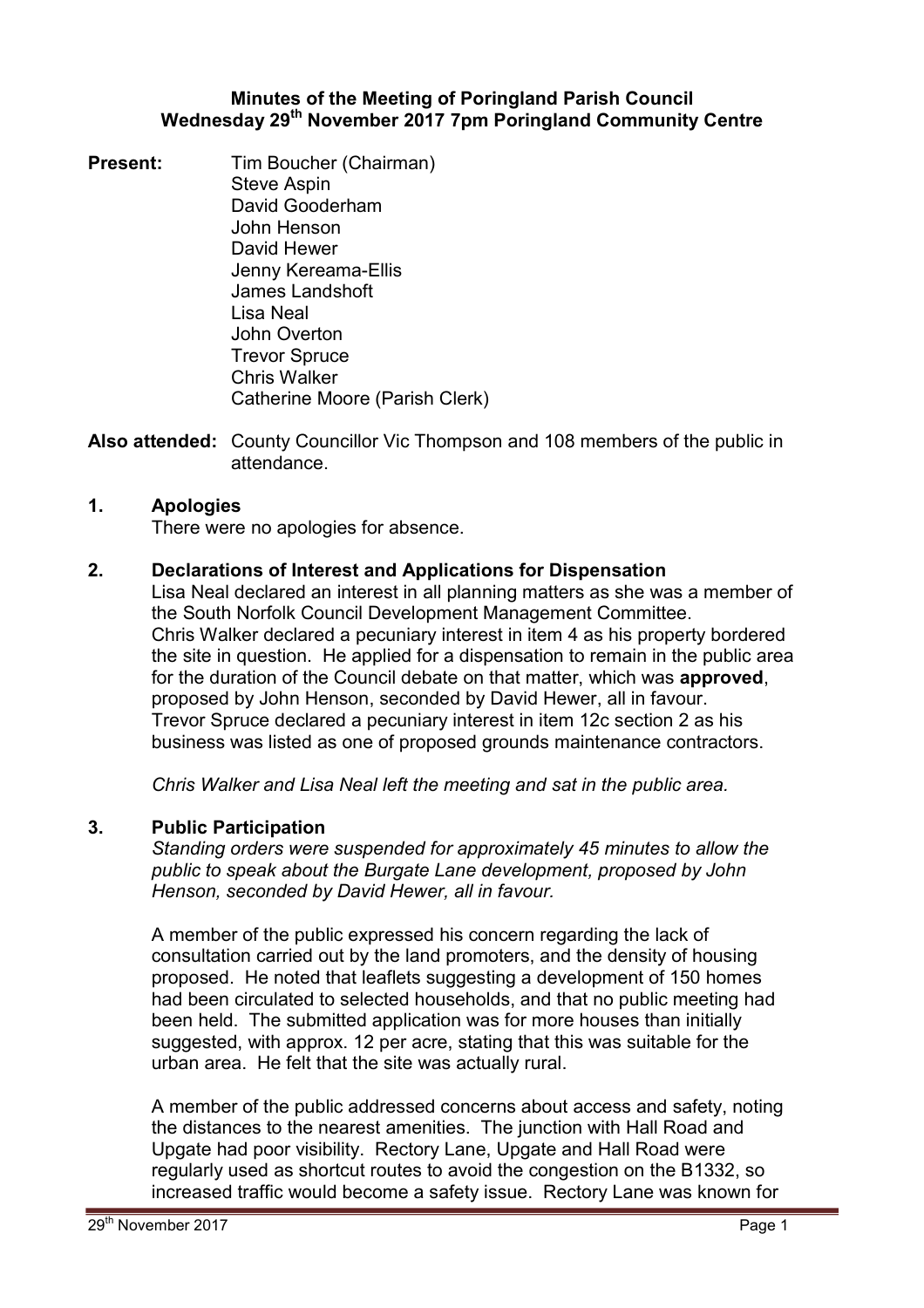parking issues on bends and junctions, and would be the walking to school route.

A member of the public noted the increase in population in Poringland since 2001, and expressed the view that a sixth form was required for the community. He felt that infrastructure had not moved at the same rate of change and that the land promoters had little interest in the community.

A member of the public reported that the school was already at capacity with no more space to build more classrooms. The situation with parking and access was already difficult. She felt that there should be no more development as the school could not accommodate any more pupils.

A member of the public was concerned about the location, and connectivity to local amenities. There were no lights or pavements in Burgate Lane, and she did not particularly want any to be installed. Speeding vehicles were an issue, and it was not felt that there was a safe walking route to Alpington school.

A member of the public spoke about access to the site via the footpath / bridleway, noting that it did not extend to White House Gardens, but actually terminated just before the private road to The White House. This was a single track road which was busy with traffic for the Catholic Church.

A member of the public noted that the statements regarding limited wildlife were inaccurate. 28 species of bird life had been identified on the site, including ground nesting birds in the proposed play area. 1,733 bat crossings had been detected during a recent bat survey, with many different species identified.

A member of the public noted that the site was prime agricultural land which had been cultivated for the last 30 years. He felt it should not be removed from agricultural production to be turned into housing, and noted that the site was outside the development boundary. The existing footpath offered a rural walk and was in easy reach of the village. He noted that the further field area would be land locked. He questioned the validity of the ecology survey, suggesting it had been done by an occasional walk around across 10 days.

A member of the public suggested that the Transport Plan had limited validity as it had not been completed by anyone with local knowledge. The development would result in a significant increase in car journeys which were not sustainable on the existing network. The entrance to the site would be realigned with a path reducing the width, and a priority controlled point. It was noted that sat nav would send a driver via Gull Lane which was a single track road. The application did not address how deliveries would be made to site via the 7.5T weight limits.

A member of the public criticised the leaflet which had been circulated to a limited number of addresses, querying the statement on spending within the local economy per year.

A member of the public noted that the development would have a significant impact on local services, with the doctor's surgery already over subscribed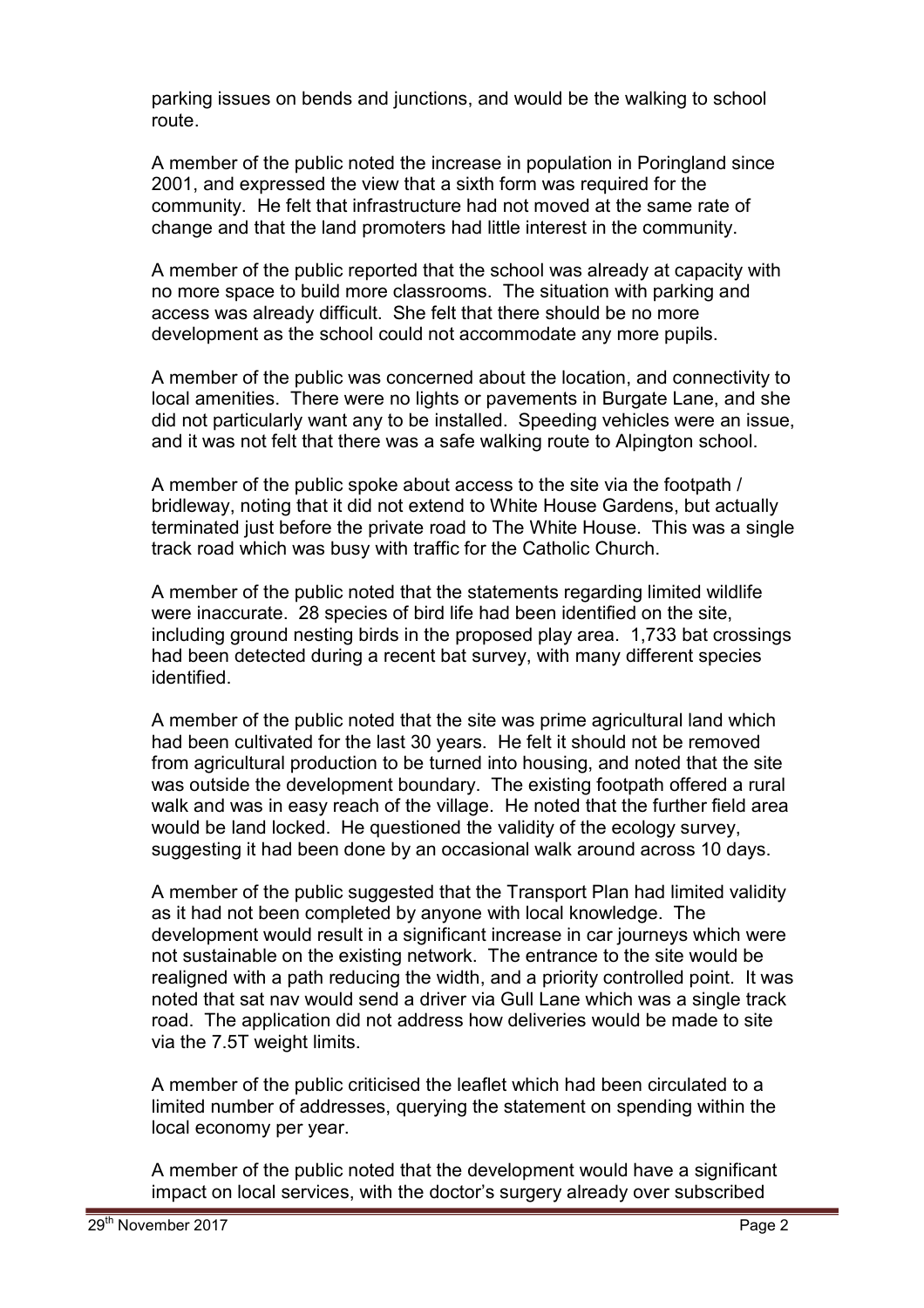and struggling to provide appointments. The High School was full in years 7 and 9, and was nearing capacity in all other years.

A member of the public asked what the point of a development boundary was if it was not going to be enforced. He felt that it could be argued that there was no benefit to the community by this development going ahead.

A member of the public noted his concerns about drainage on the site. He noted that there was a ditch between the two fields which had been described as dry, however this was not the case. He noted that rainwater was piped through White House Gardens and out into the ditch, and that parts of gardens in White House Gardens would flood if the culvert was blocked. The area had a high water table, and concern was expressed that the proposed attenuation pond would not be suitable for the geological peculiarities of the local area.

The Chairman of Framingham Earl Parish Council noted that residents of that parish would also be impacted, and reported that Framingham Earl Parish Council would be submitting their opposition to the plans. She felt it was too much, in the wrong place, and not viable.

A member of the public noted that it would be essential for residents to have a car, and that many with grown up children could have upwards of three cars per household. She felt the site was too far from the main services, and that it disadvantaged the people on lower incomes who were likely to occupy the 33% affordable housing. It was felt inappropriate to expect vigilant neighbours to police the public open spaces. It was felt that the site was isolated.

# **4. Planning**

# Applications Received

2017/2652 Land south of Burgate Lane: Outline planning application for up to 165 dwellings with public open space, landscaping, and sustainable drainage system (SuDS) and vehicular access point from Burgate Lane. All matters reserved except for means of access.

John Overton had viewed the plans. He felt that the proposals were an inappropriate form of development and that there had been a lack of meaningful consultation with the public. The drainage concerns had not been addressed, and there had been no details on the impact on the schools or healthcare services. The application was outside the development boundary and was being submitted under a challenge to the five year land supply, and it was felt that the community had taken their fair share of growth.

It was noted that any objections raised by residents needed to be crossreferenced with the National Planning Policy Framework. The proposed development added nothing to the ambience of the village, with a substandard road junction that could not be improved. The poor geology of the area meant that percolating water would re-emerge elsewhere.

It was suggested that genuinely affordable housing was needed for families on the lowest income. The additional revenue in the local economy could not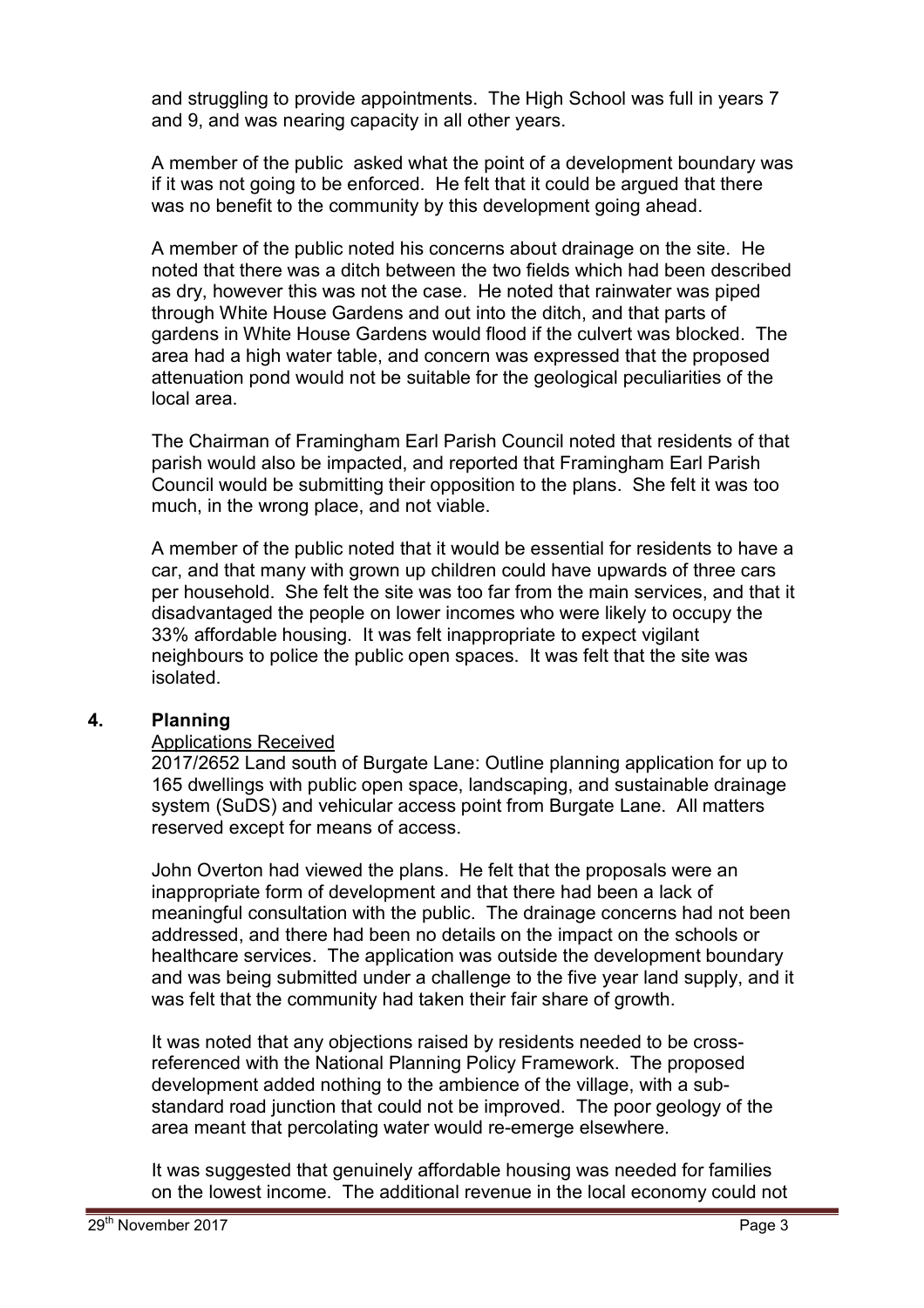be guaranteed, and it was likely that local shops and businesses would only see limited spending increases.

The Chairman raised the issue that the proposed development did not take into account the current developments underway within the village and surroundings areas. These would put further strain on the local infrastructure as they were built out and any new development proposed should take this into consideration when under review. **Clerk**

It was **agreed** to object to the application, proposed by John Henson, seconded by David Hewer, all in favour.

*Steve Aspin and 95 members of the public left the meeting. Chris Walker and Lisa Neal returned to the meeting.* 

# **5. Minutes of the Previous Meeting**

The minutes of the meeting held on 25<sup>th</sup> October 2017 were **agreed**, proposed by David Hewer, seconded by David Gooderham, all in favour.

### **6. Update on matters arising from the minutes**

### **a)**  Community Governance Review

The Clerk reported that the recommendation from South Norfolk Council was that Framingham Earl and Poringland parishes would not be merged, and that there would be no increase in the number of councillors serving either community. It was confirmed that the Bennett Homes development north of The Ramblers was proposed to be included within Poringland from May 2019. A councillor wished to record his concern and disappointment that South Norfolk Council had encouraged bold proposals, and that time had been wasted answering this challenge with no result. It was noted that the process had become incredibly hostile in places, with the police on standby for the meeting at South Norfolk, and district councillors reportedly being physically attacked.

- **b)** Neighbourhood Plan Consultant The Chairman reported that Parker Planning Services had been appointed to work with the Council on the Neighbourhood Plan.
- **c)** Open Plus Library Works The Clerk reported that works would begin in early 2018.

# **d)** Tree Preservation Orders

Trevor Spruce reported that the Tree Warden had produced a list of trees for TPOs and would be making the relevant applications.

**e)** Rosebery Park S106 Transfer

The Clerk reported that Big Sky had advised that the delay to the pavement was due to UK Power Networks not having tested the electric cable uncovered during works. It was **agreed** that the Council's position remained that the S106 transfer would not take place until the pavement was completed.

# **7. Report from the Chairman**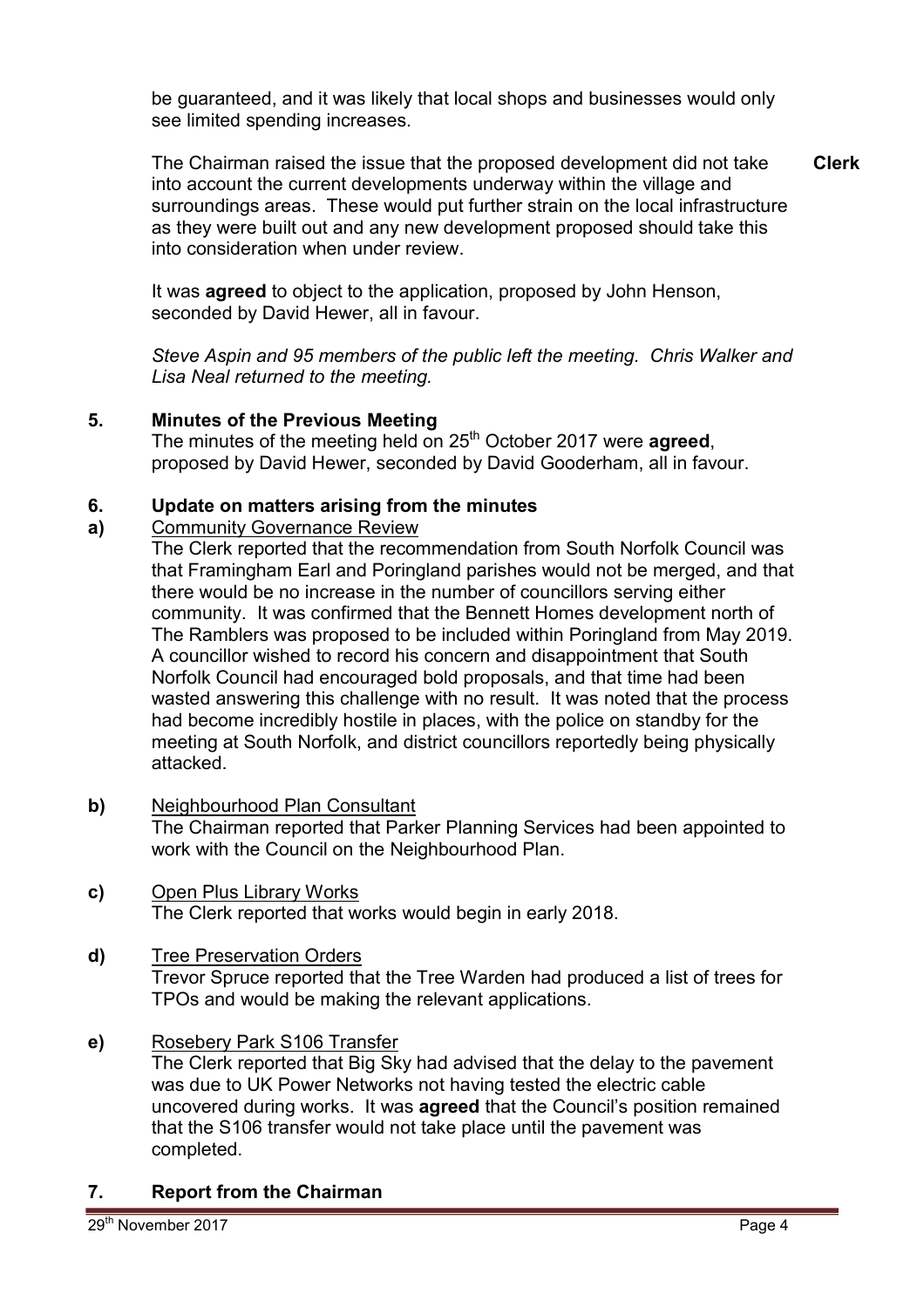Tim Boucher reported that tickets were still available for the Michael Jackson tribute night. He reminded those present that the Neighbourhood Plan Public Involvement Event was scheduled for Monday  $4^{th}$  December, 2pm – 8pm.

# **8. Public Participation**

*Standing orders were suspended to allow the County Councillor, District Councillors and members of the public to speak, proposed by James Landshoft, seconded by Trevor Spruce, all in favour.* 

# **a)** District Councillors

Lisa Neal reported that South Norfolk Council were continuing discussions about the future of the Norwich Policy Area, and that the calculations showed that the five year land supply had likely been met.

John Overton reported that there had been a number of reports of theft of or from cars in Poringland. The Police were aware and would be distributing leaflets advising residents to lock their cars and ensure no valuables were visible. John also noted that concern had been expressed about cold callers collecting money for The Nook Appeal, with no ID or branded bucket. This had now been stopped.

John reported that the Anglian Water works were due to be completed on  $14<sup>th</sup>$ December, with some tidying up after Christmas. The Budgens roundabout section had proved difficult with traffic being held up exiting the Norfolk Homes estate. However Anglian Water were working as quickly as possible. The state of the road was a concern, and a request had been made to be involved in the Highways inspection at the end of the works.

### **b)** County Councillor

Vic Thompson reported that Dong Energy (Orsted) were consulting on the Hornsea 3 onshore infrastructure.

Big Yellow Bikes had been brought to Norwich and were proving successful. They were placed in strategic locations to help accessibility around the city, and were equipped with GPS trackers.

The Northern Distributor Road was being opened in stages, with A1067 to A140 being opened on 11<sup>th</sup> November, and the second stretch to Wroxham Road due to be opened before Christmas.

The 'Get Ready for Winter' campaign was underway, with advice available from the Met Office on how to keep warm and well.

# **c)** Public Participation

A member of the public reported that he was impressed with the Neighbourhood Plan consultant at the previous meeting, and was pleased that the Committee had taken on board his comments about protecting hedges.

A member of the public expressed disappointment that there had been no progress on the footpath at Shotesham Road, and asked the Council to continue pursuing this as it was dangerous.

A member of the public noted that he had not received a response to his enquiry about why four leaks had sprung within 200 yards on Shotesham Road. It was **agreed** to check the response to this.

A member of the public asked whether comparative statistics would be produced from the SAM2 data. The Clerk noted that she had not had time to deal with the data recently, but that comparative data could be produced if

**Clerk**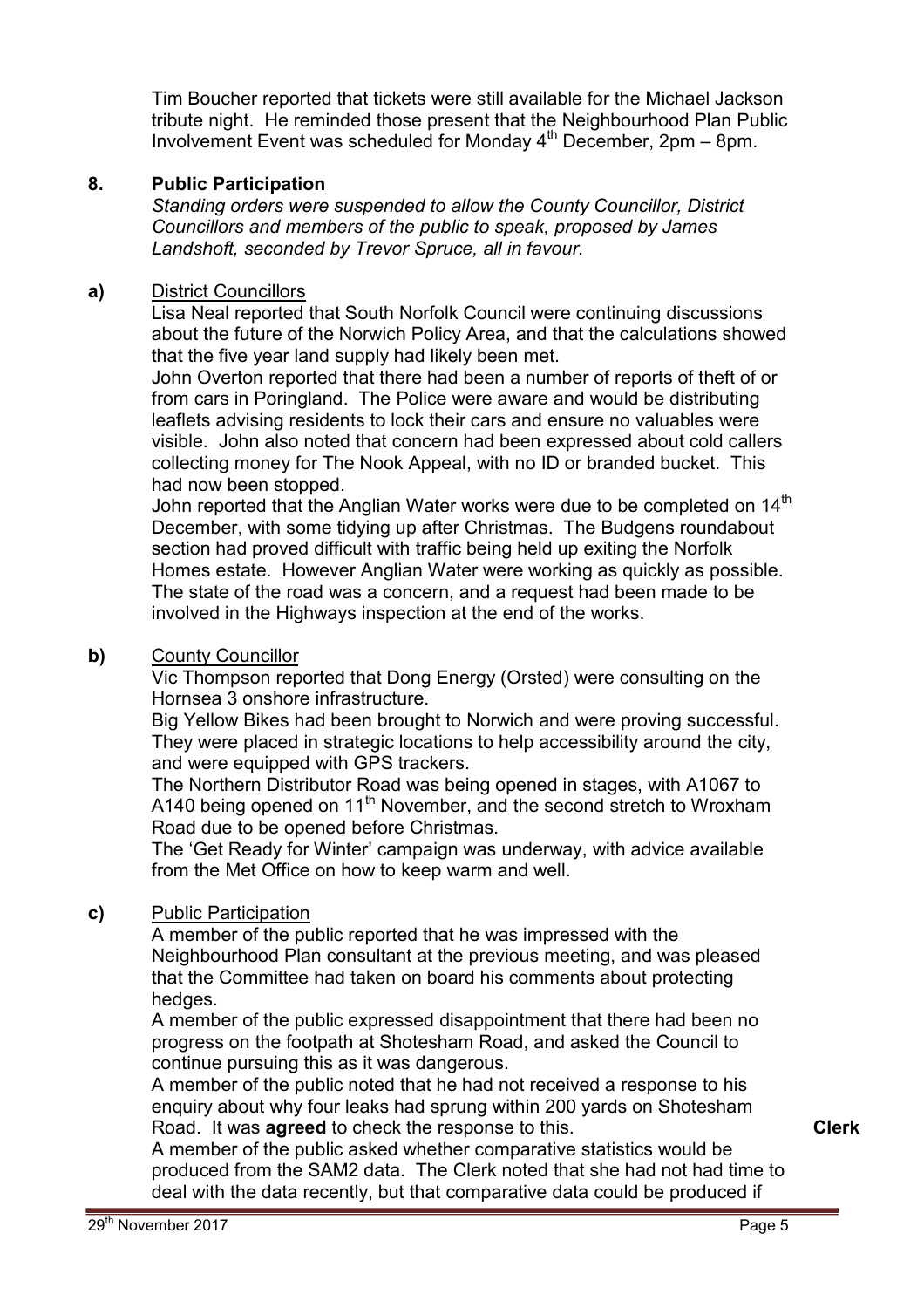required.

A member of the public asked why the 20mph zone in Shotesham Road had not been implemented on completion of 100 houses. It was clarified that this was deferred until the Anglian Water works were completed.

A member of the public queried how frequently the Community Speedwatch machine was calibrated, expressing concern that it was not reading the same as his speedo or sat nav. It was confirmed by a representative of Community Speedwatch that it was calibrated annually.

James Landshoft thanked councillors for their support with the Movember campaign. He raised concerns about the hours available for government funded nursery places, noting that new developments would exacerbate this. It was confirmed that nurseries were private business enterprises. James also expressed concern about the impact of the Anglian Water works on businesses, and it was confirmed that all businesses had been visited and given information about how to claim for evidenced loss of earnings. A member of the public raised a concern about an overhanging hedge in The Footpath. The Clerk agreed to write a letter to the householder. **Clerk**

*Standing orders were reinstated.* 

### **9. Planning**

- **a)**  Applications Received
- **i)**  2017/2416 91 Cawstons Meadow: Garden room extension to rear, side extension and garage conversion.

Withdrawn from the agenda as the application had already been determined. The Clerk confirmed that she was following up with South Norfolk Council as to why it was determined without the Council's requested extension for comments being observed.

**ii)** 2017/2485 Land west of Octagon Farm, Bixley: Variation of Condition 2 of the Approval of Reserved Matters (2015/2326), that forms part of Outline Planning Permission (2012/0405/O) (Application for outline planning permission for mixed use development for community, residential and commercial uses and external works. A new electricity substation, pumping station, SUDS (including pond) and open spaces are included in the proposal).

John Henson had viewed the plans. The application made minor changes to fences.

It was **agreed** to make no comment, proposed by John Henson, seconded by Trevor Spruce, all in favour. **Clerk**

**iii)** 2017/2595 125 The Street: 2no. garages.

Chris Walker had viewed the plans. He noted that this was at the funeral director business. The plans proposed two new concrete garages to house vehicles. The boundary treatment of the property was a high hedge.

It was **agreed** to make no comment, proposed by Chris Walker, seconded by John Henson, all in favour. **Clerk**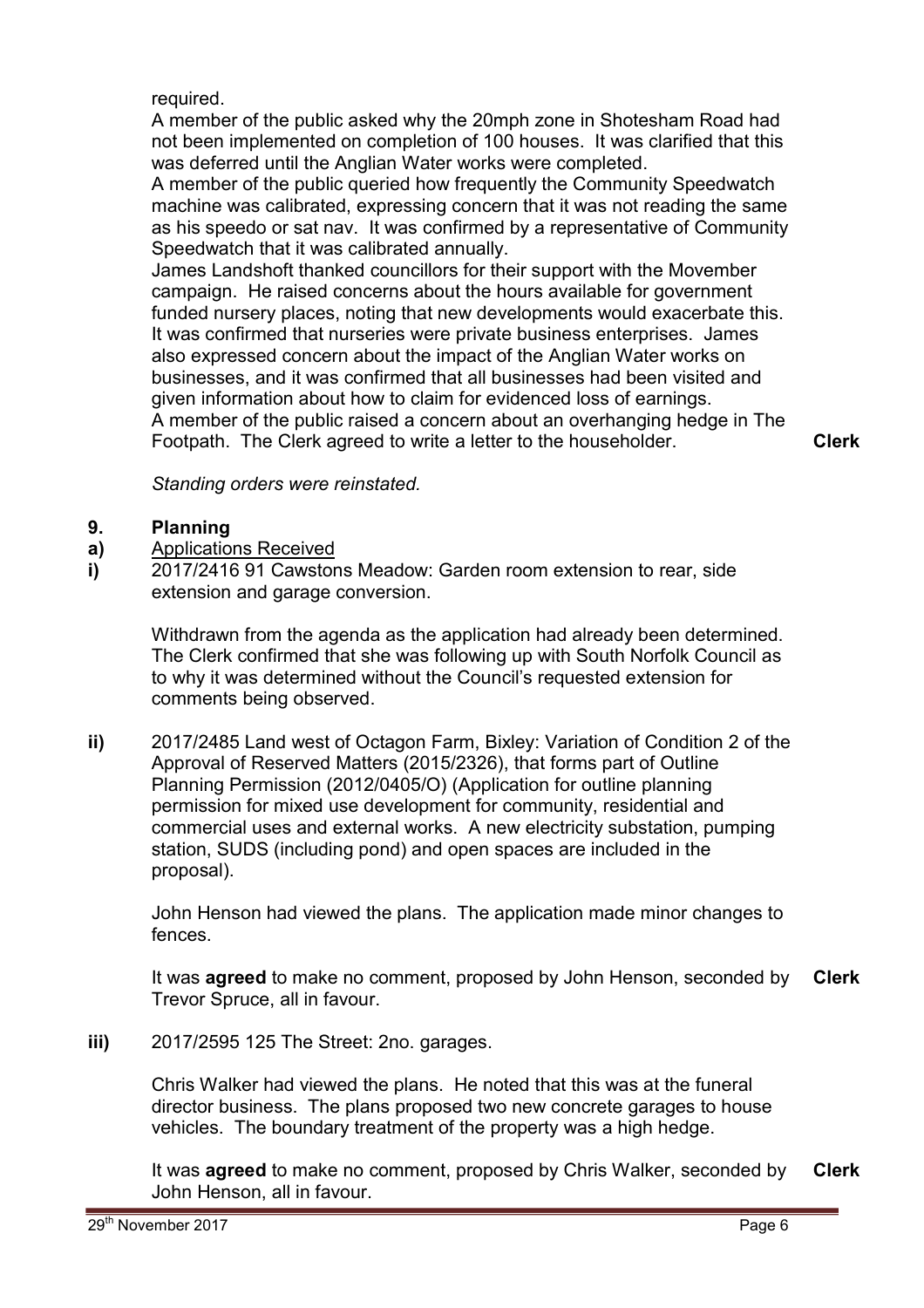- **b)** Planning Decisions
- **i)**  2017/1835 Land west of The Ridings: Outline application for 32no. dwellings with all matters reserved bar access. **REFUSED**
- **ii)**  2017/2006 35 The Street: Erection of replacement bungalow and new bungalow on rear plot. **APPROVED**
- **iii)**  2017/2168 Unit 4, Overtons Way: Change of use to D1 for the use of physiotherapy, podiatry services. **APPROVED**
- **iv)**  2017/2187 Land north of Stoke Road: Non-material amendment application following 2016/2388/F – change to roof materials. **APPROVED**
- **v)**  2017/2499 32 Cawstons Meadow: Under and exception of the TPO – Fell Oak tree due to Honey Fungus. **EXEMPT TREE WORKS**

### **10. Correspondence and Consultations**

**a)**  Disqualification Criteria for Councillors Councillors considered the consultation material and had no comments.

### **11. Finance**

**a)**  Receipts, Payments, and Bank Reconciliation The receipts, payments and bank reconciliation for October 2017 were presented and **noted**.

# **b)** Accounts for Payment

It was **agreed** to pay the following accounts, proposed by David Hewer, seconded by James Landshoft, all in favour.

|                                   | <b>Staff Salaries</b>            | £5,357.18 |
|-----------------------------------|----------------------------------|-----------|
| <b>HMRC</b>                       | <b>PAYE &amp; NIC</b>            | £1,739.74 |
| <b>Norfolk Pension Fund</b>       | Superannuation                   | £1,863.40 |
| BТ                                | <b>Telephone and Broadband</b>   | £49.91    |
| <b>Norfolk Copiers</b>            | Printing                         | £17.84    |
| <b>Information Commissioner</b>   | <b>Annual Registration</b>       | £35.00    |
| Norse Eastern Ltd                 | <b>Compliment Slips</b>          | £30.00    |
| Microshade                        | <b>Hosted IT</b>                 | £214.62   |
| Norfolk Parish Training & Support | Data Protection Reg Training     | £35.00    |
| <b>PRS</b> for Music              | <b>Annual Fee</b>                | £748.69   |
| <b>Hugh Crane Cleaning Eqt</b>    | <b>Cleaning Materials</b>        | £54.70    |
| <b>Spruce Landscapes</b>          | <b>CC Grounds Maintenance</b>    | £226.00   |
| WorldPay                          | <b>Bar Card Machine Charges</b>  | £5.17     |
| <b>M</b> Roberts                  | 70's Night DJ Deposit            | £75.00    |
| <b>Nisbets</b>                    | <b>Water Filter Cartridges</b>   | £44.37    |
| Westcotec                         | <b>SAM2 Brackets</b>             | £120.00   |
| <b>South Norfolk Council</b>      | Dog Bin Emptying                 | £1,680.00 |
| <b>Spruce Landscapes</b>          | <b>Burial Ground Maintenance</b> | £750.00   |
| <b>Spruce Landscapes</b>          | <b>Trafalgar Square</b>          | £600.00   |
| <b>Hollinger Print</b>            | <b>Newsletter and Leaflets</b>   | £416.00   |
| <b>Viking Direct</b>              | Stationery                       | £94.13    |
| Barclaycard                       | Various                          | £265.18   |
| Garden Guardian                   | <b>Grounds Maintenance</b>       | £723.00   |
| <b>Fenland Leisure Products</b>   | <b>Play Area Repairs</b>         | £1,904.18 |
| Veolia                            | Waste                            | £74.23    |
| <b>Houseproud Commercial</b>      | <b>Relief Caretaking</b>         | £1,134.48 |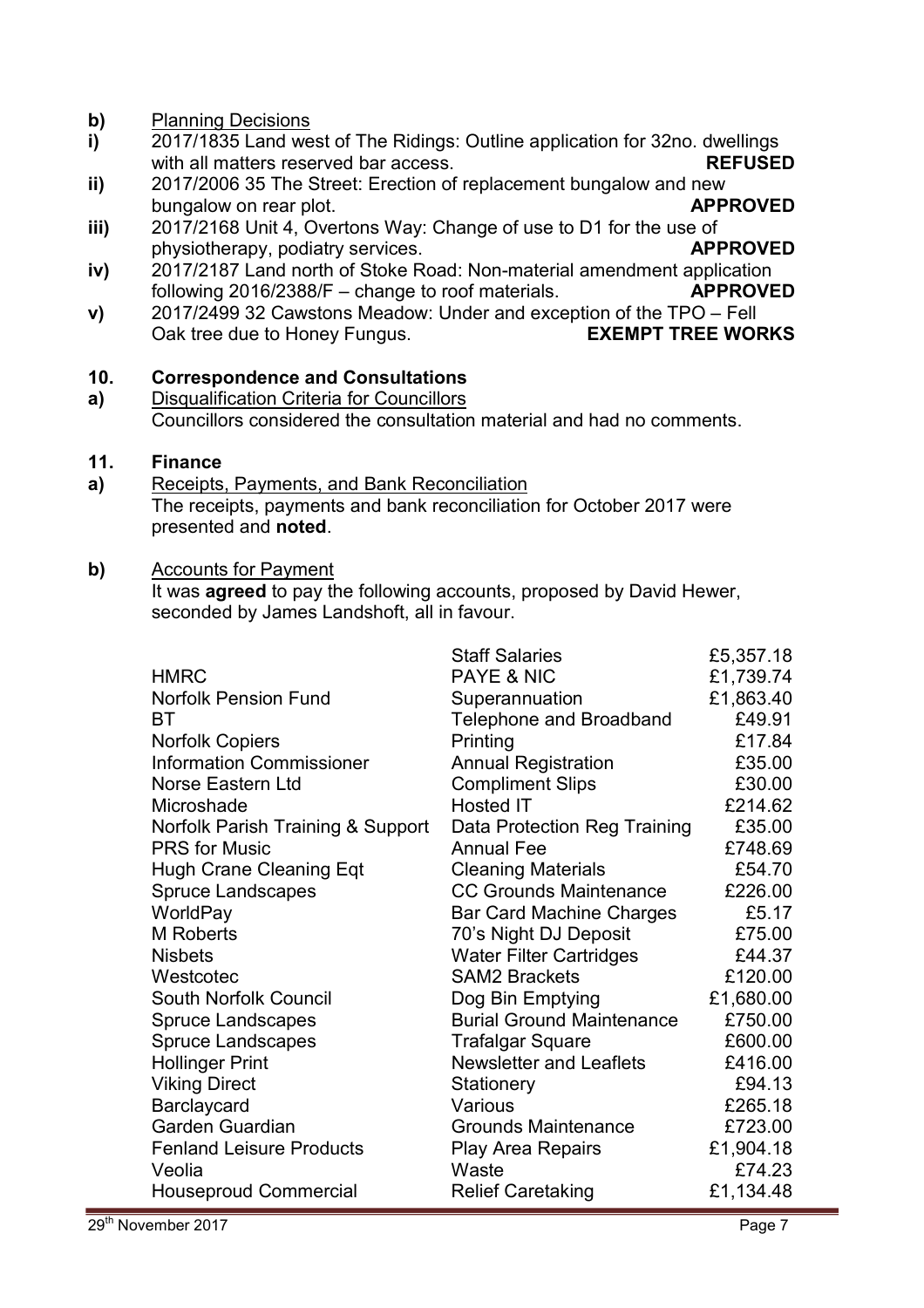| <b>All Stars Entertainment</b><br>The Poppy Appeal<br><b>NCSSC</b><br><b>JML Refrigeration</b><br><b>ESPO</b><br><b>Spruce Landscapes</b><br>Roger Hyde Flooring Ltd<br><b>Total Gas &amp; Power</b><br>Hugh Crane Cleaning Eqt<br>Pitkin & Ruddock<br><b>David Michal Productions</b><br>S Cunningham | M Jackson Balance<br>S137 Donation<br>Damage Deposit Return<br><b>Service Fridges</b><br>Gas<br>Level & Turf Graves<br>50% Floor Refurb Deposit<br>Electricity<br><b>Cleaning Materials</b><br>Air Con Annual Service<br>2018 Event Deposits<br><b>Steam Cleaner</b> | £595.00<br>£75.00<br>£60.00<br>£171.60<br>£83.39<br>£120.00<br>£2,626.20<br>£797.89<br>£47.88<br>£795.60<br>£1,620.00<br>£80.00 |
|--------------------------------------------------------------------------------------------------------------------------------------------------------------------------------------------------------------------------------------------------------------------------------------------------------|----------------------------------------------------------------------------------------------------------------------------------------------------------------------------------------------------------------------------------------------------------------------|---------------------------------------------------------------------------------------------------------------------------------|
| C Moore                                                                                                                                                                                                                                                                                                | Petty Cash Top Up                                                                                                                                                                                                                                                    | £43.24                                                                                                                          |
|                                                                                                                                                                                                                                                                                                        |                                                                                                                                                                                                                                                                      |                                                                                                                                 |

### **12. Committees and Advisory Groups**

**a)**  Neighbourhood Plan Committee Report The report of the meeting was **noted**. John Henson reported that the first of the 'roadshow' public involvement events at the Craft Fair had been a great success.

# **b)** Finance & Governance Advisory Group – 01.11.17 The following recommendations were **agreed**, proposed by David Gooderham, seconded by David Hewer, all in favour:

- $\geq$  That the three bonds due to mature in 2018 would be reinvested in similar bonds, and that the Rosebery Park S106 money would be split between a bond and an investment in the CCLA Property Fund.
- $\triangleright$  To support the Clerk with a contribution towards 50% of the fees for the Level 4 Community Governance qualification, with claw back clauses if she terminated the course early, or if she chose to leave the Council within two years of completion of the course.

# **c)** Finance & Governance Advisory Group – 22.11.17

The following recommendations were **agreed**, proposed by Lisa Neal, seconded by David Hewer, all in favour:

- **►** Grounds Maintenance Contracts:
	- o **Burial Ground** Spruce Landscapes at £5,600 per annum at combined discount rate.
	- o **Memorial Garden**  Spruce Landscapes at £1,500 at combined discount rate.
	- o **Community Centre**  Spruce Landscapes at £2,350 per annum.
	- o **Devlin Drive**  Garden Guardian at £780 per annum.
	- o **Verges**  Garden Guardian at £2,460 per annum.
	- o **Mulberry Grass**  Garden Guardian at £1,280 per annum.
	- o **Mulberry Grounds** Vortex at £1,140 per annum.
	- o **Playing Field Grass** Garden Guardian at £945 per annum.
	- o **Playing Field Grounds**  Garden Guardian at £1,480 per annum.
	- o **Rosebery Park**  Garden Guardian at £2,090 per annum.
	- o **Trafalgar Square** Vortex at £1,160 per annum.
- $\triangleright$  That the Open Spaces Precept Strategy be adopted as presented.

# **13. Other Matters**

**a)** Co-option to Neighbourhood Plan Committee

**Clerk**

**Clerk**